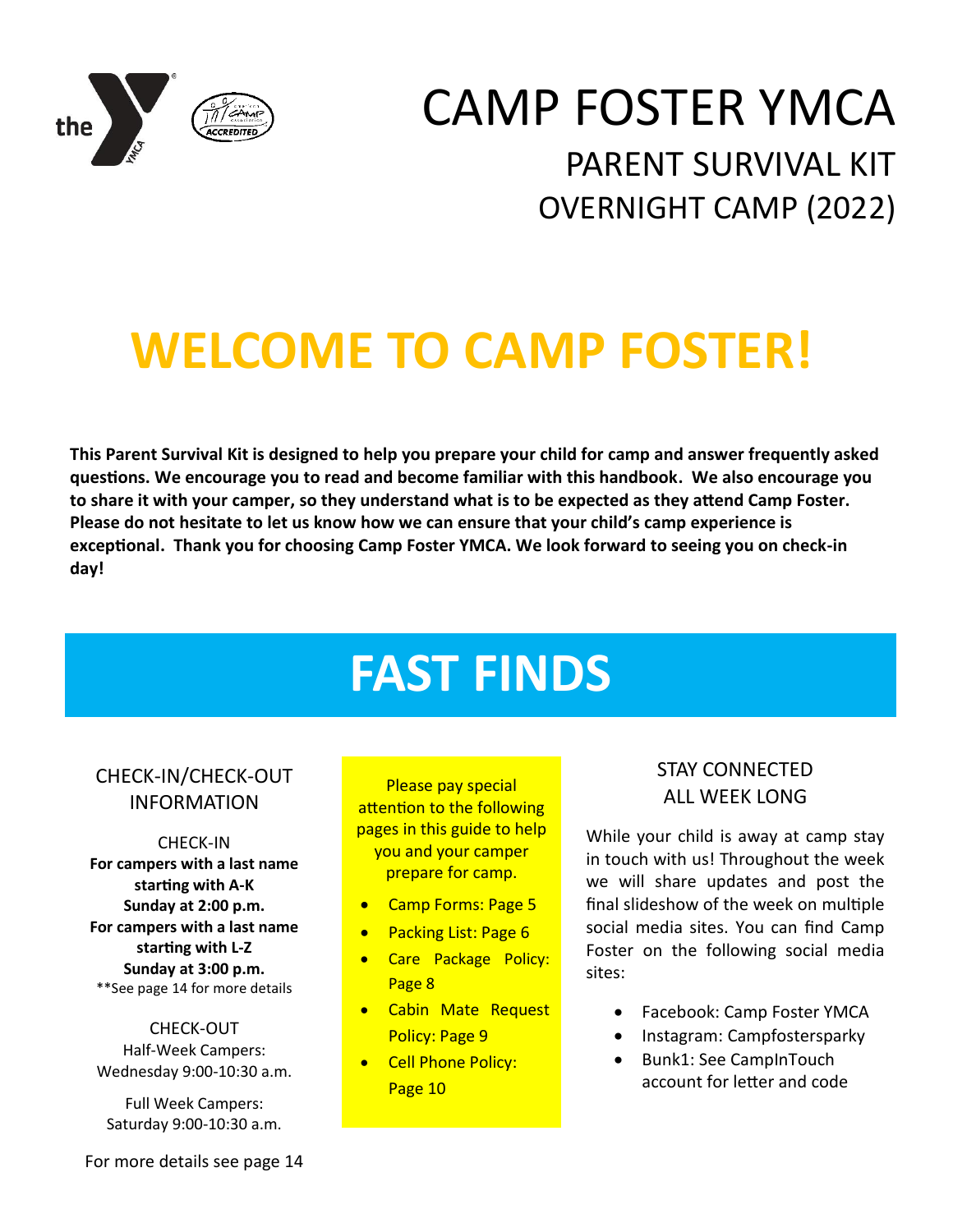# **TABLE OF CONTENTS**

| <b>ABOUT CAMP FOSTER</b>              |    |
|---------------------------------------|----|
| <b>Mission &amp; Values</b>           | 2  |
| Staff & Safety                        | 3  |
| THE CAMP FOSTER EXPERIENCE            |    |
| Overnight Camp Program                | 3  |
| Camp Contact Information              | 4  |
| Project 130 - Camp for All            | 4  |
|                                       |    |
| <b>BEFORE CAMP BEGINS</b>             |    |
| <b>Payments and Cancellations</b>     | 5  |
| Camp Forms                            | 5  |
| Packing List                          | 6  |
| Healthcare                            | 6  |
| <b>Communicating With Your Camper</b> | 7  |
| <b>Cabin Group Placement</b>          | ٩  |
| Special Needs & Accommodations        | 10 |

### WHILE YOUR CHILD IS AT CAMP

| <b>Swimming Assessment</b>    | 11 |
|-------------------------------|----|
| Lost & Found                  | 12 |
| Daily Schedule                | 12 |
| <b>Camper Emotional Needs</b> | 13 |
| <b>Bus Transportation</b>     | 13 |
| Check In/Check Out            | 14 |

# **ABOUT CAMP FOSTER**

## **MISSION & VALUES**

The mission of the YMCA is… To put Christian principles into practice through programs that build healthy spirit, mind, body for all.

Camp Foster YMCA is committed to instilling values. Through the efforts of our staff, as well as our program curriculum, we promise to teach the following five core values to all children:

- **→** Respect
- **→** Responsibility
- **→** Caring
- **→** Honesty
- **→** Fairness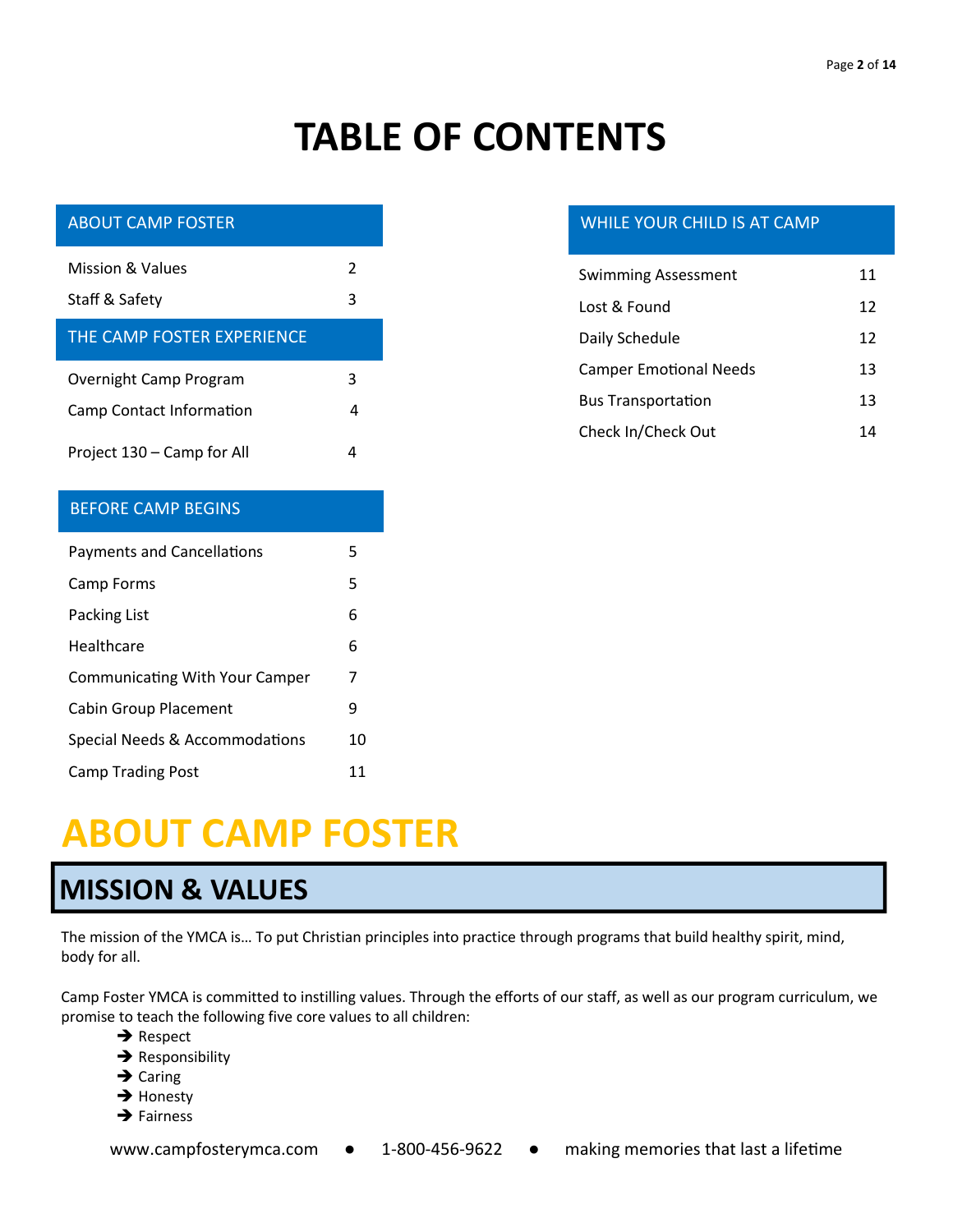## **STAFF & SAFETY**

We believe that your child's emotional and physical safety is a critical piece to their development. Our program is designed to provide that safe environment so children can grow, learn, and be the best possible version of themselves.

We offer excellent staff to camper ratios. We recruit counselors based on their values and proven abilities to work selflessly with children. All staff members must complete a rigorous application process that includes references, background and sex offender list checks at State (where allowed) and Federal levels. Prior to the summer camp season, our staff receive trainings that include, but are not limited to, safety, child abuse, bullying, harassment, discrimination, and mandated reporting. Our staff members also participate in extensive on-site training to ensure that they serve as positive, responsible, and caring role models for your child.

We are accredited by the American Camp Association—meaning that we meet or exceed more than 300 standards for health, safety, and program quality. The Health Director lives on-site to provide ongoing care for campers, and camp is located 10 minutes away from Lakes Regional Hospital.

# **THE CAMP FOSTER EXPERIENCE**

# **OVERNIGHT CAMP PROGRAM**

#### What My Child Can Expect At Camp Foster

Camp Foster YMCA is a 100+ year old program that allows kids to be kids! Camp is a place where campers learn to canoe, climb, swim, ride horses, make friends, riflery and archery, explore the great outdoors, and create art. In addition, camp is so much more than that! Camp Foster is a place where campers and counselors alike learn side by side, get out of their comfort zone, and build a respectful and caring community where each person can be themselves. It is this sense of being part of something bigger that translates to loyalty and fulfillment for both counselors and campers since 1912.

Our program is designed to encourage campers to take healthy, safe risks that challenge them, both mentally and physically, with the guidance of our skilled counselors. Our programming helps each child to gain confidence and learn to work as a team. Our program incorporates the natural surroundings and requires a positive attitude, age-appropriate independence, and teamwork.

Successful participation at Camp Foster means that each camper can ….

- Live with campers in a cabin that are of similar age and can safely and cooperatively take part in scheduled group activities, free time, and play time with their cabin mates and the camp community.
- Exhibit behavior that is in line with Camp Foster's five values of respect, responsibility, caring, honesty, and fairness and does not require more than the usual amount of individual attention.
- Be responsible for their personal hygiene, health, and safety or be able to ask for assistance from a counselor to assist.
- Walk moderate distances over uneven surfaces that are part of Camp Foster's natural surroundings.
- Understand and respond to group instructions.
- Join in on activities, such as: singing, games, campfires, family-style meals, and other fun stuff!
- Contribute to the Camp Foster community.

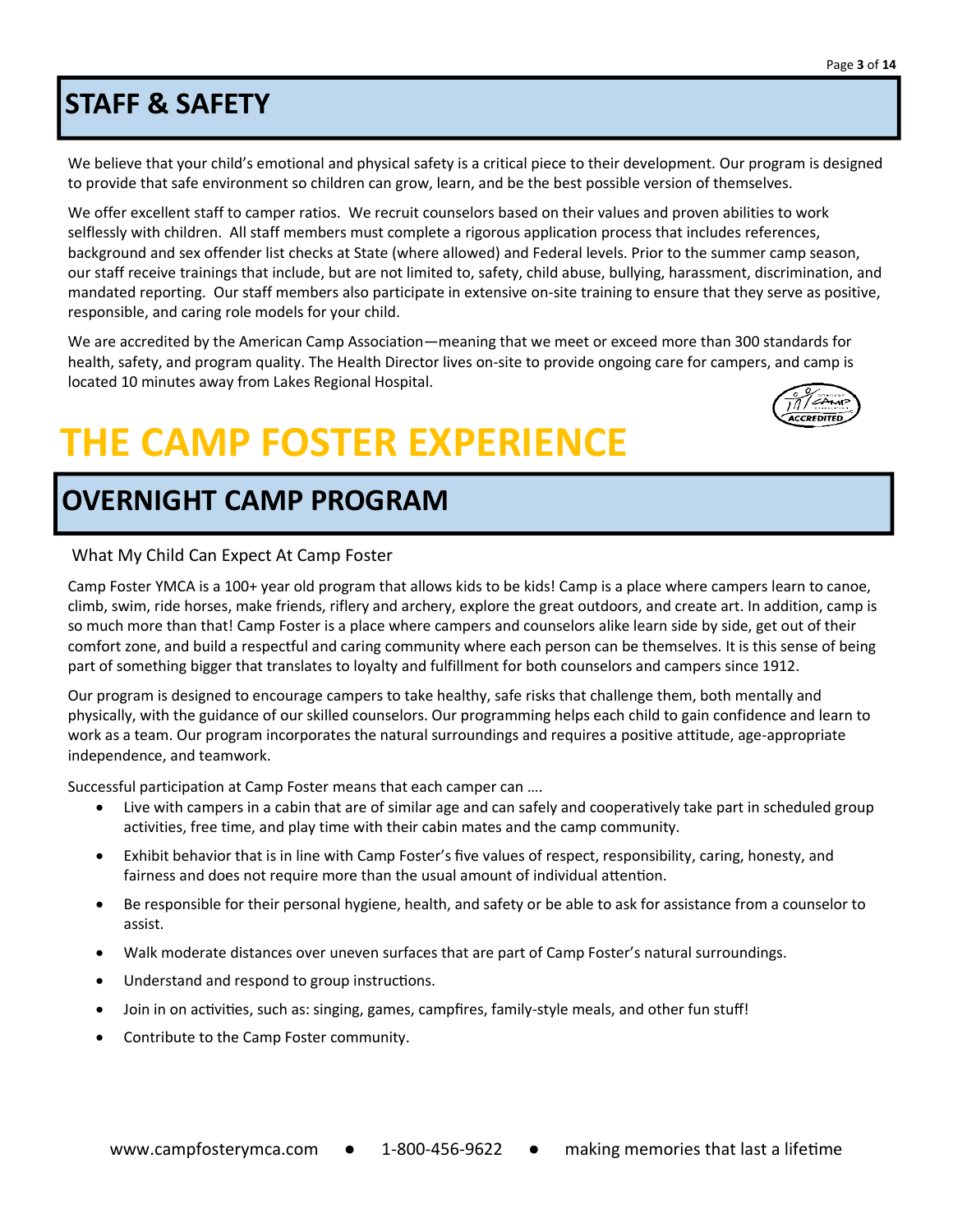#### What Your Child Will Get Out Of Camp

Camp presents a tremendous opportunity for children to widen horizons, make new and lasting friends, and discover new strengths. At the heart of camp is our mission of "building healthy spirit, mind, and body for all." We live out this mission through our values of respect, responsibility, caring, honesty, and fairness. United by our mission and values, our caring and nurturing camp staff will support your child in developing:

- ➔ Self-Respect and Self-Confidence ➔ Problem solving skills
- ➔ Independence and Responsibility ➔ Affinity for nature
- 
- 
- 
- → Friendships and Social Skills **→** Teamwork and Community Living Skills

# **CAMP CONTACT INFORMATION**

Mailing Address **Physical Address** Phone Number Fax Number

PO Box 296 1769 260th Avenue 712-336-3272 712-336-2026 Spirit Lake, IA 51360 Spirit Lake, IA 51360

General Email Address info@campfosterymca.com

Camp Foster YMCA Professional Staff Team Josh Carr | Executive Director | [josh.carr@campfosterymca.com](mailto:josh.carr@campfosterymca.com) Val Hinrickson | Office Director [| valarie.hinrickson@campfosterymca.com](mailto:valarie.hinrickson@campfosterymca.com) Ali Eisenman | Summer Camp Program Director [| ali.eisenman@campfosterymca.com](mailto:ali.eisenman@campfosterymca.com) Mallory Wagner | Community Programs Director | [mallory.wagner@campfosterymca.com](mailto:mallory.wagner@campfosterymca.com) Kevin Godfredsen | Property Manager [| kevin.godfredsen@campfosterymca.com](mailto:kevin.godfredsen@campfosterymca.com)

## **PROJECT 130**

#### Doesn't Every Child Deserve to Know the Joy of Camp?

Camp Foster sends over 260 kids to camp each year through our annual campaign efforts. Project 130 is a Camp Foster initiative to generate funds to send 130 **MORE** children to Camp Foster so they can experience all that camp has to offer. Together, we can invest in our greatest resource: our children. A gift to Project 130 will help provide scholarships to Camp Foster so that no families' financial situation prevents them from participating in our life changing camp.

As part of the YMCA we build our program on healthy living, youth development, and social responsibility. As part of teaching social responsibility to Camp Foster campers we will talk about Project 130 with your camper. During their stay at camp, campers will have the opportunity to donate towards Project 130 with their store money if they choose. We do this by hosting special events (like pieing a counselor in the face) or selling special items (like bracelets or food items). 100% of these purchases at the camp trading post will go towards Project 130. This is not mandatory for campers to participate in. Please have a conversation with your camper about giving to Project 130 and how that looks for your family.

For more information about Project 130 or to donate online: [www.campfosterymca.com/project](http://www.campfosterymca.com/project-130)-130

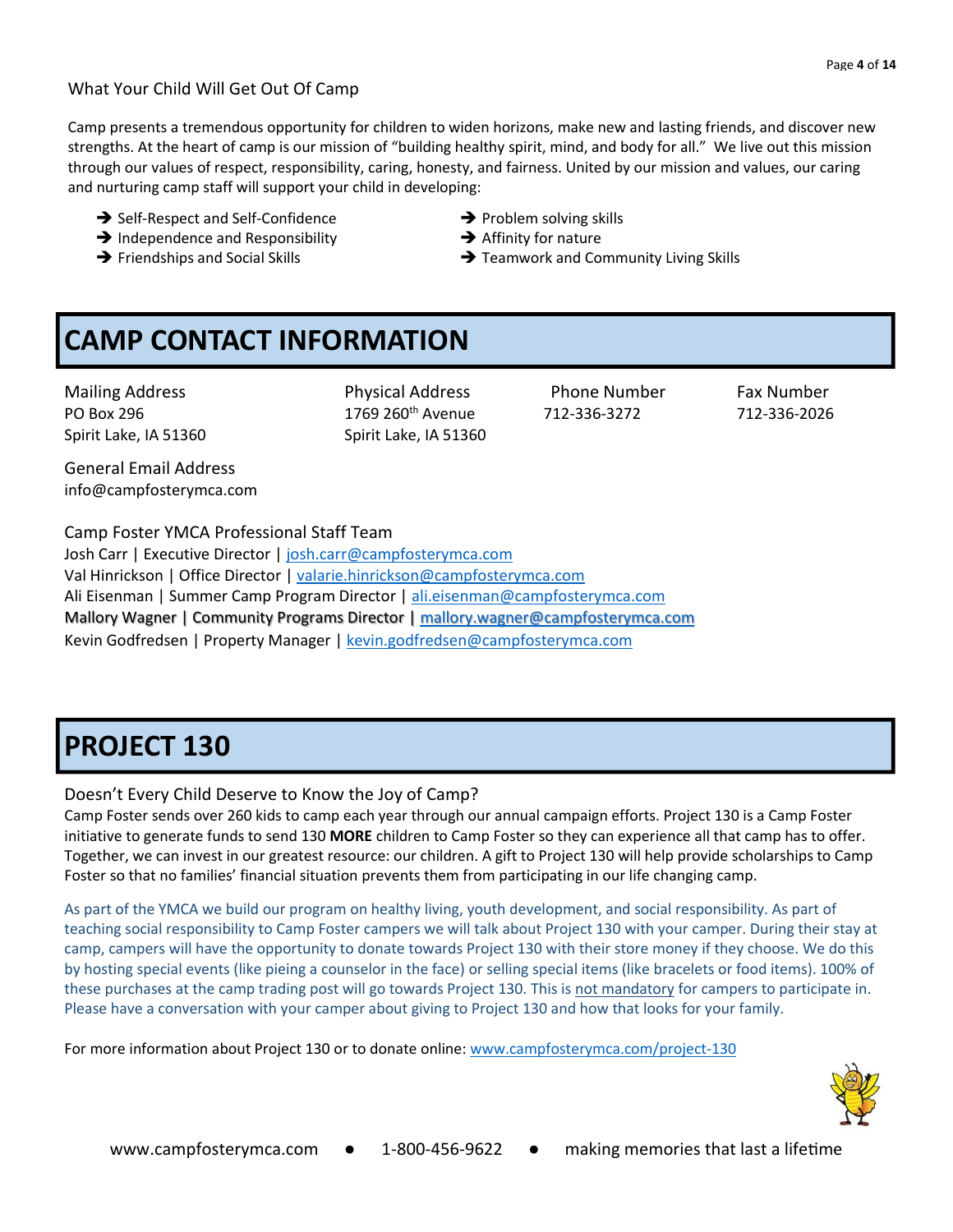# **BEFORE CAMP BEGINS**

# **PAYMENTS/CANCELLATIONS**

### Payments

Payment for the full balance is due MAY 15, 2022.

#### **CANCELLATION/TRANSFER POLICY**

- **Registrations taken between August 2021 and December 2021,**
	- You will have a 14-day grace period from the date of your initial registration to make cancellations or changes without penalty.
	- o After those 14 days, any cancellations or changes will result in the loss of the \$100 deposit.
- **All registrations taken in 2022,** 
	- o Any cancellations or changes requested will result in the loss of the \$100 deposit.
- Cancellations within 7 days of a session or no shows will result in a loss of all fees paid and charges will still apply.
- **Special Circumstances,**
	- $\circ$  If you know your camper is ill and you make the responsible decision to keep them home, simply provide us a doctor's note within 5 days of their scheduled session and we will be happy to refund your camp fees, minus the non-refundable deposit, specialty camp, and bus fees.
	- $\circ$  If your camper arrives at check in and is found to have a temperature of 100.4 $\degree$  or higher, they will be sent home and no refund will be issued.
	- o If Camp Foster cancels your session, \$50 of the deposit is non-refundable.
- Payment of your camp fee is due in full by May 15, 2022. Any cancellations after this date will result in the loss of any specialty camp and bus fees that apply, in addition to the terms above.
- **All cancellations and session changes must be made in writing**. You must email changes and cancellations to [info@campfosterymca.com.](mailto:info@campfosterymca.com) Phone calls, messages, and emails sent to any other address will not be accepted. You will receive a confirmation email once your request has been processed.

# **CAMP FORMS**

BELOW IS A CHECKLIST OF FORMS THAT NEED TO BE COMPLETED ONLINE BY MAY 15. THESE FORMS HELP US PREPARE OUR STAFF FOR YOUR CAMPER'S ARRIVAL.

### FORM CHECKLIST

- ❑ Health Form & Camper Information Form
- ❑ COVID-19 Waiver Form
- ❑ Cabin Party/Care Package Form (optional)

### Forms can be found in [your CAMPINTOUCH Account](https://campfosterymca.campintouch.com/v2/login.aspx)

### All forms should be filled out online.

If you need any assistance with forms, please contact our office at 712-336-3272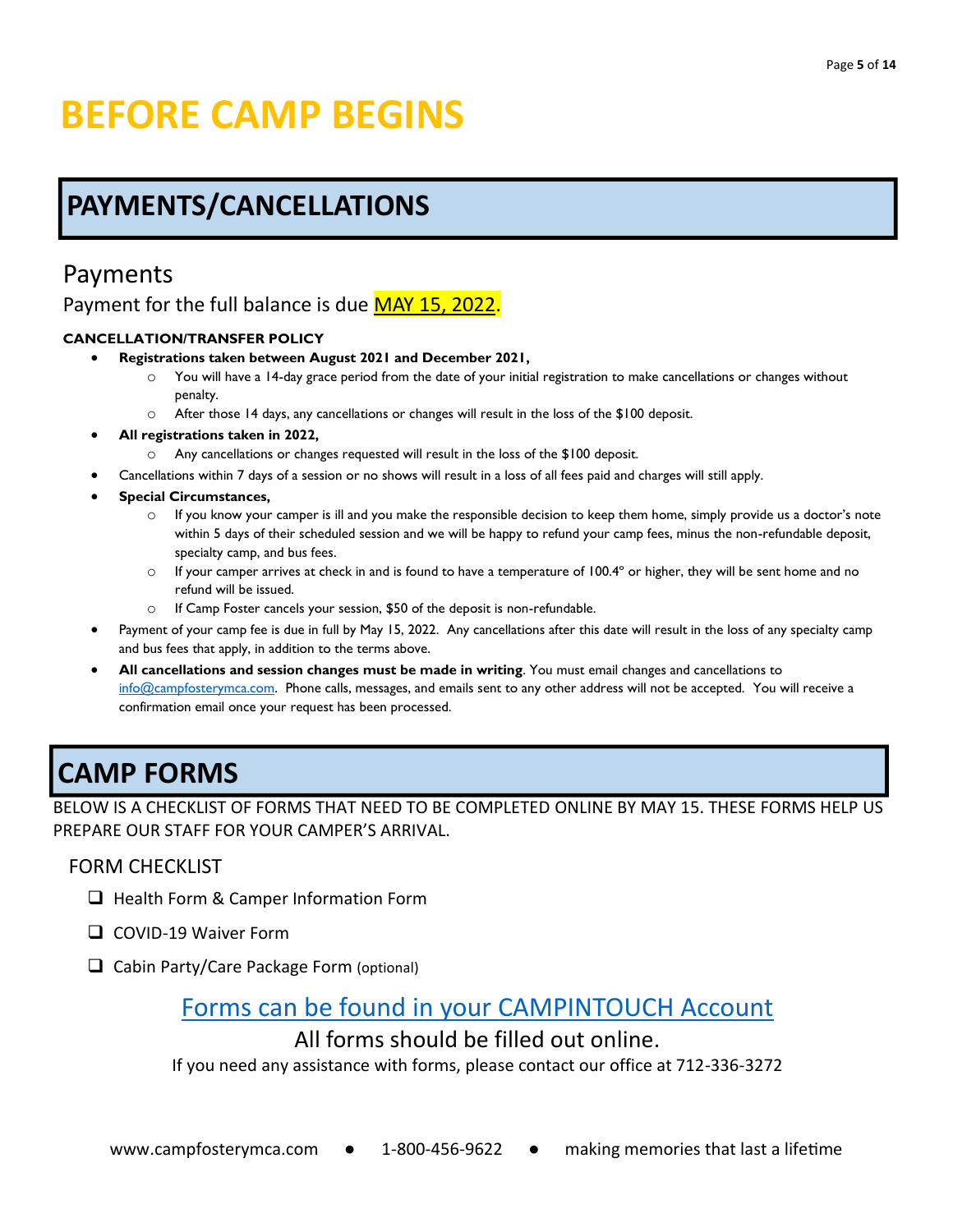# **PACKING LIST**

Please send old clothes that can get dirty. It is recommended that all personal items be marked. Camp Foster is not responsible for damaged or lost clothing items. **ITEMS TO PACK FOR CAMP INCLUDE:**

2 swimsuits (camp appropriate—no tie straps, please) 1 pair of shoes that can be worn in the lake\* 6 pair of socks *\*water shoes, strap on sandals are ok for this*  Daily change of underwear 1 pair of tennis shoes or closed toe shoes or closed toe shoes 1 pair of sandals or beach shoes 2 sweatshirts 3 pair of jeans or sweats 1 raincoat/poncho 4 pair of shorts 1 jacket 1 jacket 1 jacket 1 jacket 1 jacket 1 jacket 1 jacket 1 jacket 1 jacket 1 jacket 1 jacket 1 jacket 1 jacket 1 jacket 1 jacket 1 jacket 1 jacket 1 jacket 1 jacket 1 jacket 1 jacket 1 jacket 1 jacke 6 shirts/t-shirts (some dark) Pillow and pillow case 1 pair of pajamas Soap Baseball cap Extra sheet or lightweight covering Sleeping bag (campers may go on campouts) Flashlight 4 bath towels and washcloths Personal toiletry items Laundry bag National Sunscreen Sunscreen Sunscreen Sunscreen Sunscreen Sunscreen Sunscreen Sunscreen Sunscreen Toothbrush and toothpaste Shower sandals Stationery/envelopes or postcards/Stamps Insect repellent Camera (not a camera phone) and the camera camera phone of the camera camera camera Book/Magazine for quiet times Water Bottle

● If you are registered for **Boots and Saddles**, bring extra jeans and a pair of boots with a sturdy heel. For your comfort, you may bring your own riding helmet, but one will be provided for all riders.

#### **For your child's security and safety of other campers, please DO NOT pack these items to bring to Camp Foster:**

| Junk food, soda pop, peanut products | <b>Electronics</b>    | Cell Phones            | <b>Firearms</b> |
|--------------------------------------|-----------------------|------------------------|-----------------|
| Tobacco/Vaping/Juuling products      | Expensive jewelry     | <b>Squirt Guns</b>     |                 |
| <b>Fireworks</b>                     | <b>Knives</b>         | Animals                | Alcohol         |
| Expensive clothes                    | Inappropriate clothes | Non-prescription drugs |                 |

Campers wearing inappropriate clothing will be asked to change. Due to the activity level at camp, spaghetti strap tees are only allowed to be worn over swimsuits or sports bras. Please do not bring swimsuits with ties because of our high activity level.

Any camper discovered with tobacco/vaping/juuling products, alcohol, non-prescription drugs, firearms, or knives is subject to being sent home immediately. Local law enforcement authorities may be notified.

**We DO NOT allow CELL PHONES at camp.** If your camper is found to have a cell phone it will be taken to the office. All phones will be returned at check-out.

# **HEALTHCARE**

### Health Form/Camper Information Form

It is a standard of the American Camping Association that all campers have a current health history on file. It is critical that we have an annually updated record of a camper's past and present health status. **A new health form needs to be completed before your camper attends Camp Foster each summer.** Please fill out the health form as completely as possible as this helps our health staff become familiar with your child and serve their needs as best possible. Information from health forms will be shared confidentially with camp staff as needed.

*PLEASE COMPLETE THE HEALTH FORM IN YOUR [CAMPINTOUCH ACCOUNT](https://campfosterymca.campintouch.com/v2/login/login.aspx) BY MAY 15. ALL FORMS ARE FILLED OUT ONLINE ONLY.*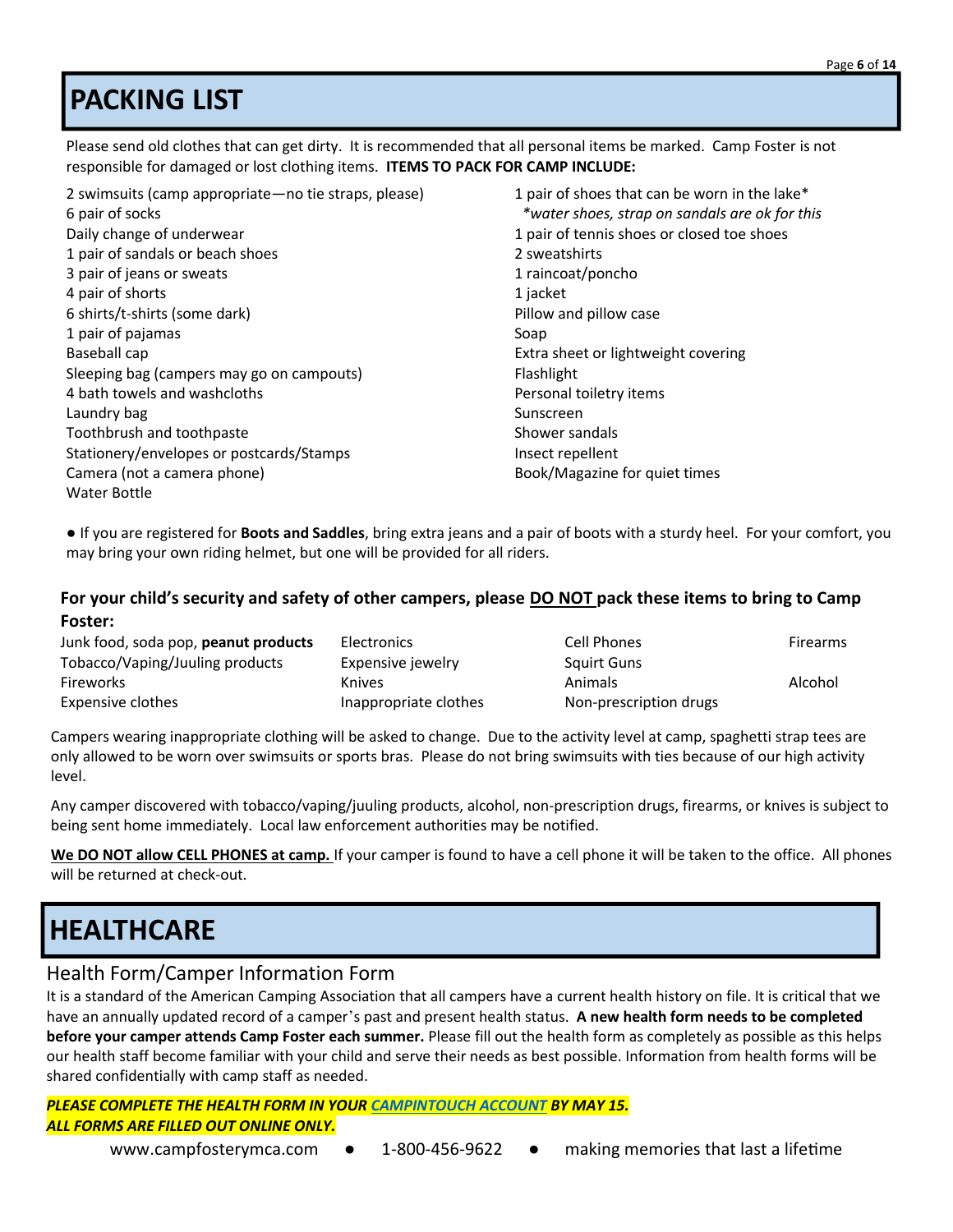### Insurance Information

Health and safety are the primary concerns in all camp activities. Our camp is equipped with a health lodge and live-in Health Director. The Health Director can meet with parents as desired or necessary on opening days after check in**.** A medical clinic and hospital are within 10 miles of Camp. Since Camp Foster does not have a camper insurance policy, you must accept responsibility for any medical, surgical, or medication charges that may be incurred on your child's behalf. For that reason, it is extremely important for you to enter your insurance information on your camper's health form.

### Medications (Over-the-Counter)

The Health Center is generally stocked with common over-the-counter medications, including, but not limited to, Tylenol, Benadryl, cough syrup, and topical ointments, as well as first aid supplies, which are available, if needed, at no charge. Claritin is not regularly stocked. Please refer to the Health Form if you have any questions about over-the-counter medications.

### Medications and Health Needs

- ➔ **All medications should be sent in their original containers with the original pharmacy label.**
- **→** Please send enough medication to last the week.
- → Do not send over the counter medications. Over the counter medications CANNOT be kept in your child's cabin.
- **→** Send only necessary vitamins.
- ➔ **Inhalers and Epi Pens can be kept with the child.**

All camper medications must be checked in to the camp Health Director at check in. The Health Director will dispense all medications as needed.

#### Medical Notification Policy

Camp Foster YMCA will make every attempt to notify you before making a doctor's appointment or an emergency room visit for your child while they are in our care. All phone numbers given to us will be attempted in an effort to reach you. All minor medical needs will be cared for by the on-site Health Director without notification to parents.

#### Child and Sexual Abuse Policy

The Camp Foster YMCA has well-developed policies regarding the protection of children while in our care. These policies have been developed with guidance from the YMCA of the USA and our risk management providers. Please be aware that all employees are subject to background checks, and no one, while employed by us, is allowed to perform private childcare services for members, campers, or program participants. We will contact parents if an abuse situation occurs on YMCA property or at a YMCA sponsored event. We encourage all parents to report any suspicious activity to a professional staff member. Our complete staff code of conduct and policies regarding this subject are available to anyone upon request.

## **COMMUNICATING WITH YOUR CAMPER**

#### Mail

Mail is very important to campers and staff alike. Feel free to bring it on Sunday so your camper has something from you on Monday. It is important to note that mail sent later than midnight on Wednesday does not arrive here before the camper leaves on Saturday. Don't worry if you do not receive mail; it means they are active and happy.

| US MAIL:              | <b>UPS/Courier Service:</b> |
|-----------------------|-----------------------------|
| Camper's Name         | Camper's Name               |
| Cabin Name (if known) | Cabin Name (if known)       |
| Camp Foster YMCA      | Camp Foster YMCA            |
| PO Box 296            | 1769 260th Ave.             |
| Spirit Lake, IA 51360 | Spirit Lake, IA 51360       |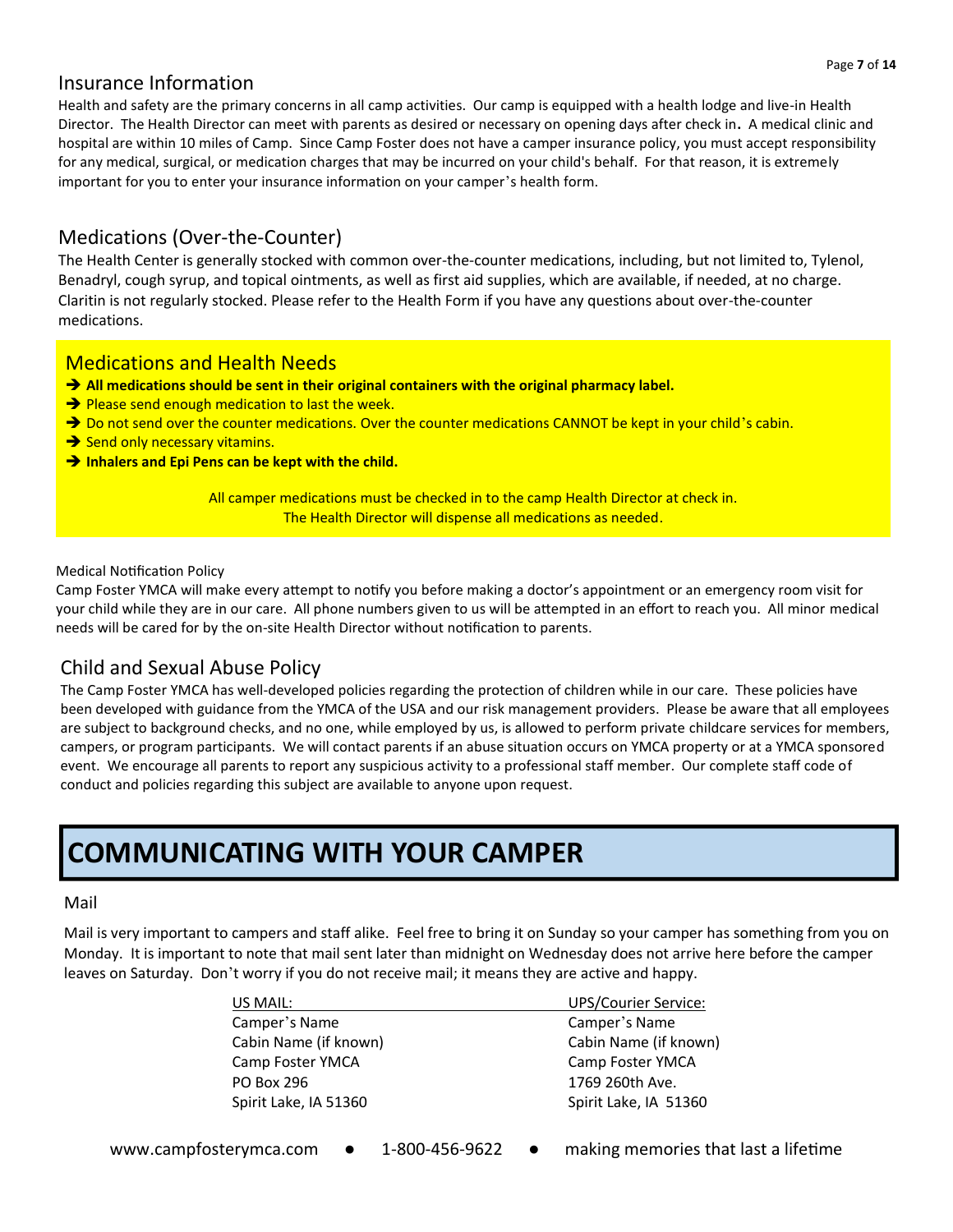#### Care Package Policy

Receiving a package while at camp is a very fun experience. Campers are only allowed **FLAT PACKAGES**. We encourage parents to send magazines, coloring or activity books, playing cards, etc. These items are cool to use during FOB (rest hour). **We ask that you do not pack food as we have many campers with food allergies, and we try to keep our cabins food free to discourage pests.** Packages that are not flat will be returned to the parent/camper at check-out. Counselors will also be advised to remove packages that are full of food from the cabin. These will be returned at check-out. Thank you for following this policy. If you have questions, please contact our leadership staff.

Feel free to bring the care packages with you on Sunday and save the postage. If your child has forgotten an item that they will need (shoes, etc.), please mail it to camp with a note identifying who it is for and which cabin. Our staff will then deliver it to your camper.

#### Camp Foster YMCA Care Packages and Cabin Parties — A Variety of Options!

Parents may purchase pre-packaged care packages or cabin parties that Camp Foster puts together. Prices range from \$20-\$80. Parents may fill out an order form in their CampInTouch account prior to their camper's arrival at camp or fill one out at check-in.

#### Emailing & Photos

You may email your camper for a small fee through Bunk1 on our website: www.campfosterymca.com. Click the Bunk1 logo in the upper right corner and register using the Bunk1 code that is provided to you in your Camp In Touch account. For your camper's safety, please do not share this code. To view photos please log onto Bunk1 & select the appropriate folder. You can also purchase photos for a small fee.

This summer we will only be posting a limited number of photos on Monday and Wednesday. We will then upload a ton of photos on Friday night. We encourage you to sit down with your camper once they are home and go through the photos together to reflect on their camp experience. Hearing their stories while seeing the photos will be priceless!

Please contact us with questions at info@campfosterymca.com. We do not accept emails to campers at this address.

#### Birthdays

If your child is having a birthday while at camp, please let us know so we can make it extra special. Please contact the camp office to make arrangements if you would like to send something special. We have relationships with a few vendors in town that we can direct you to, in order to make this special day the best while at camp!

#### Phone Use

Our policy on phone calls has been made in the best interest of our campers. All phone communication by campers is under the guidance of professional staff. It has been our experience that phone calls to or from home make camper adjustment more difficult and actually create homesickness. Professional staff are happy to discuss camper concerns with a parent at any time. **Campers are not allowed to have cell phones while at camp. If a camper is found with a cell phone, it will be confiscated and kept in the office until check-out.** If a call home is needed, we will work with you and your child and arrange a time to make this call with one of the members of our leadership team present.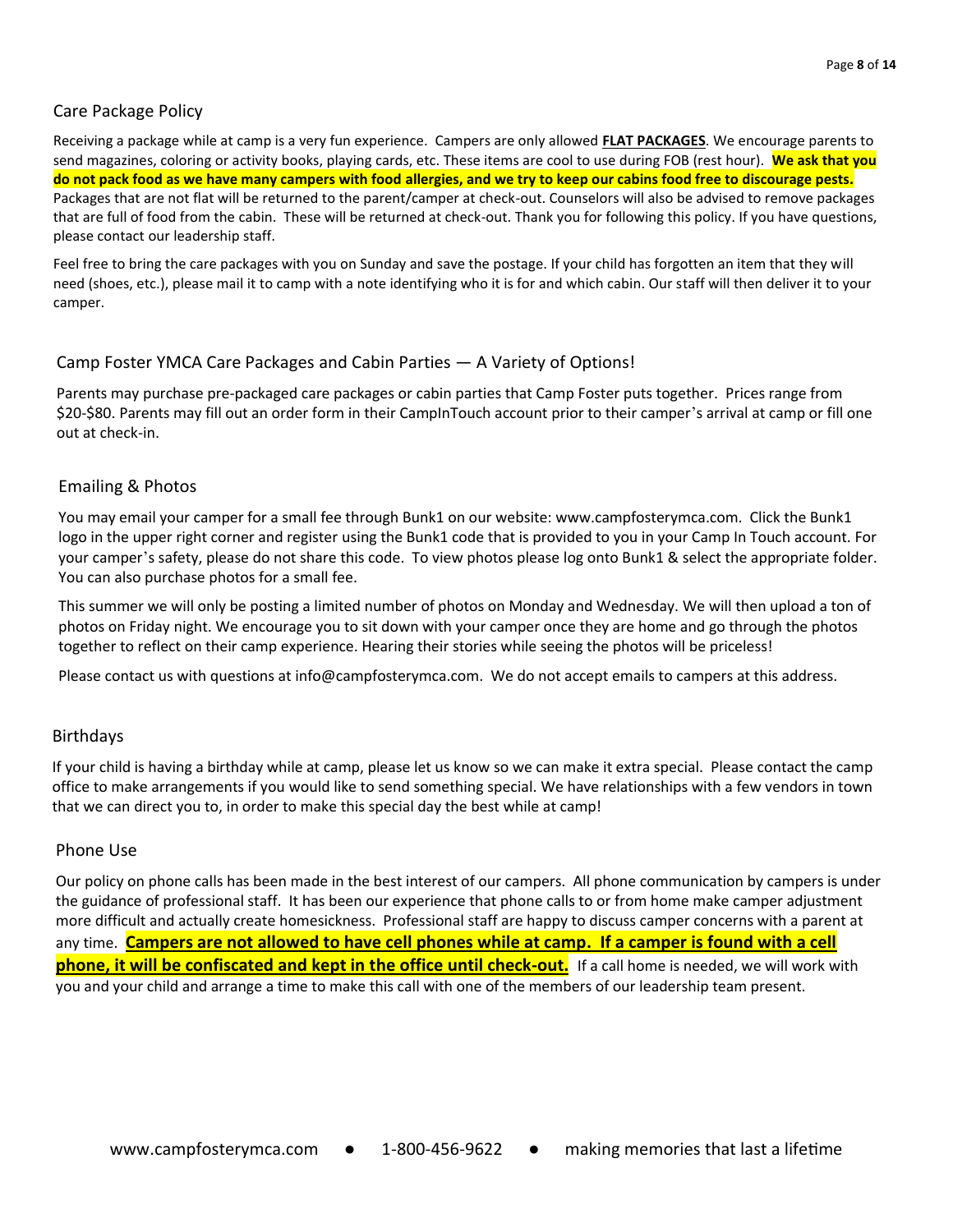# **CABIN GROUP PLACEMENT**

### Building New Friendships and Skills

Each camper lives in a cabin with nine other campers of similar age and two counselors. Cabin life is designed to foster progression, just like our programs. Older campers move from our Hillside and Double cabins into age-appropriate Lakeside and Tent City cabins. Campers do many activities together as a cabin group which facilitates strong friendships, but they also enjoy the opportunity to interact with other campers throughout the day. The relationship between the staff and campers is a key to growth for your child. Staff make every effort to make cabin life a positive and growing experience.

#### Cabin Mate Requests

Meeting new people while on your own at camp is an invaluable experience, but we understand some children feel more comfortable with a friend. All Cabin Mate requests need to be turned in TWO weeks before your camper's stay at camp. Requests made after that time may not be met. Please do not assume that siblings will/will not be placed together. You can make a cabin mate request by filing out the form in your CampInTouch account or by emailing your request to [info@campfosterymca.com.](mailto:info@campfosterymca.com)

- → Children are placed into cabins with campers in which there are generally no more than 18 months difference in age.
- $\rightarrow$  In order to facilitate unity, we strive to limit the number of campers from one city or school in each cabin. This way your child can have the opportunity to meet children from all over the country.
- ➔ We do allow campers to make **ONE** cabin mate request. Campers who mutually request each other will have a better chance of being placed in a cabin together. We **do not guarantee** cabin mate requests, but we will make every effort to honor them. Campers who request each other must stay within the age range indicated above. We recommend that siblings do not be placed in the same cabin.
- → Cabin mate requests of groups over three will be split up in order to decrease the impact of cliques. If you know this may be a concern, it is helpful to talk to the other parents and to include a note on suggested pairings weeks prior to their camp session.
- → We will make our best effort to contact you prior to your campers session to discuss any cabin placement issues we have run into.

We really do want your child to see their buddies at camp and share this great experience, but we find it is best if they do not all live together. Refunds will not be given if cabin mate requests are not honored.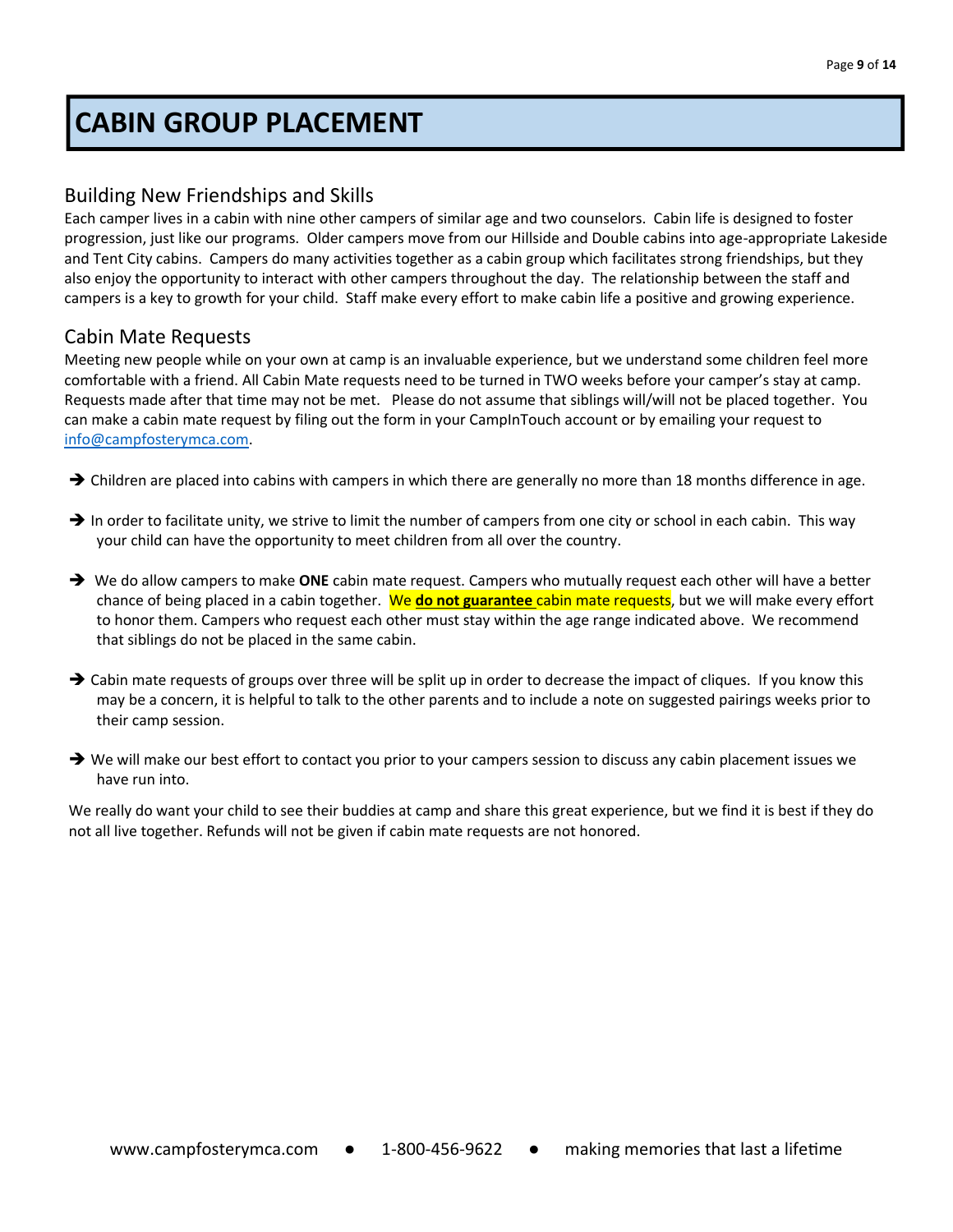# **SPECIAL NEEDS & ACCOMMODATION**

### Campers with Special Needs

To best serve your child at camp, we need to know if your child has extreme specific medical conditions (seizures, diabetes, allergies etc.) By knowing this information in advance, we can make the staff aware of this condition and be prepared to help your child if any emergency should arise.

#### Campers with special needs can have a successful camping experience if:

1) They can relate well in an environment of 10 youth, with adult supervision, and

2) Can function well at school without a full-time aide.

#### Parents are asked to notify camp as early as possible if your child:

- 1. Is diagnosed with any medical condition that is aggravated by physical activity, heat, or humidity.
- 2. Suffers from any life-threatening allergic reactions.
- 3. Has had any organ transplants.
- 4. Is diabetic.

5. Has special dietary needs—please notify camp at least three weeks in advance.

The more you share with us before camp, the better we can work together to make your child's transition to camp and time at camp as positive and rewarding as possible. Our camp director will talk with you regarding your child's specific needs to best determine the appropriate measures we need to take while your child is at camp.

### Bedwetting

Our staff is trained to deal with bedwetting discreetly, working with your child one-on-one. Every effort will be made to prevent accidents and comfort the child. Our younger campers will be assigned to a cabin with a bathroom attached. We encourage parents to visit with the counselor about bedwetting at check in to increase this partnership for caring for your camper.

### Homesickness

Homesickness is normal for a camper's first time away from home. Studies show that 83% of people experience some sort of homesickness while at camp. The staff makes every effort to help campers overcome homesickness by helping them learn to accept the natural feeling of missing family and friends. We keep our campers busy and try to interest them in new and fun activities and friends. Taking a youngster away from camp too soon may make it difficult for your child to overcome homesickness. Encouraging your camper to contact you on a cell phone actually increases homesickness and makes it more difficult for the child to adjust. The Camp Director will contact you if we need assistance in dealing with the most difficult cases.

### Cell Phones at Camp

At Camp Foster we have an unplugged policy which means any data or Wi-Fi connected device (cell phone, tablet, etc.) is not allowed at camp. Our goal is to have campers create REAL relationships and have ACTUAL conversations without the glow of a screen. Please do not send your camper with these devices. If your camper is found to have a cell phone/tablet it will be taken to the office and stored in the Camp Director's office. All devices will be returned at check-out. We encourage you to have a conversation pre-camp about why going unplugged for a week will be so awesome! If you have questions about this policy, please reach out to our camp directors.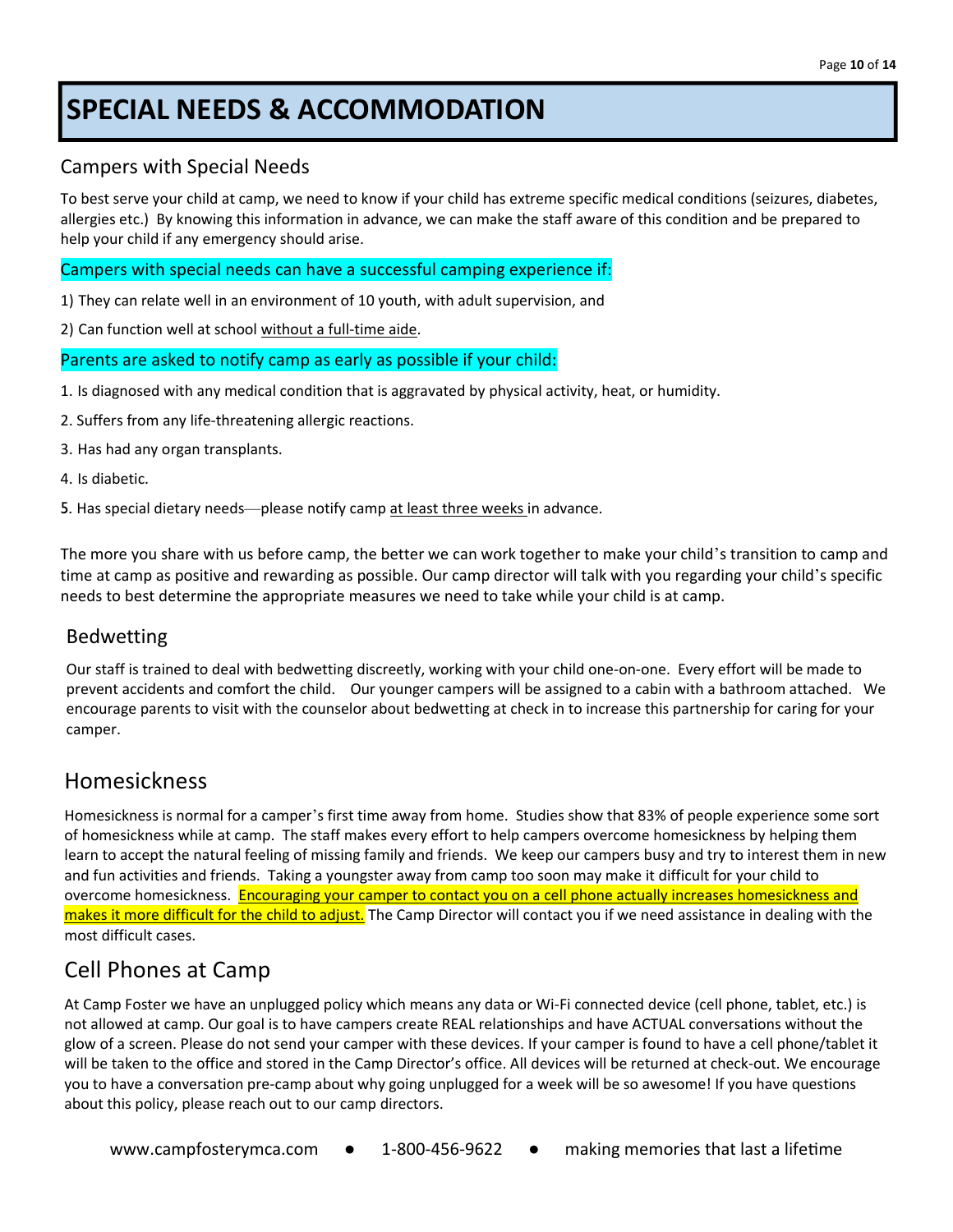#### Severe Weather

Changes in weather are a normal occurrence during the summer and Camp Foster YMCA has specific policies that are practiced and followed when the threat of and/or severe weather does occur. Please watch our Facebook and Instagram accounts for updates on weather and any program changes.

## **CAMP TRADING POST**

Spending money at camp is put into a trading post/store account. **[Store money should be deposited via your camper's](https://campfosterymca.campintouch.com/v2/login.aspx)  [CampInTouch account.](https://campfosterymca.campintouch.com/v2/login.aspx)** We can take trading post money at check-in if needed. You will be able to see how your camper is spending their money while at camp through the CampInTouch account.

The Trading Post is open daily. Campers may purchase t-shirts, hats, snacks, drinks, and other fun items. Every child spends differently, but \$30—\$45 is a good range. The Trading Post will be open at check in and check out so parents can assist their child with purchases, if needed.

#### ACCOUNT BALANCES AT THE END OF A SESSION

At the end of the camp session, if there is a balance of \$5 or less, this will not be returned and will be a donation for Project 130. Balances of \$5.01 or more will be returned to you. Store accounts will not be accessible for purchases at check-out.

# **WHILE YOUR CHILD IS AT CAMP**

### **SWIMMING ASSESSMENT**

For the safety of our campers, all are required to be evaluated and classified according to swimming ability. These evaluations are done shortly after check-in in our pool. Campers are not allowed to swim in Lake Okoboji at any time.

#### **The test standards are as follows:**

- $\rightarrow$  Swim one length of the pool (25 yards) using the front crawl and without resting, swim back half way using any stroke.
- ➔ Tread water for 90 seconds keeping their ears above the water.

Campers who successfully complete these standards are eligible to swim in the deep end of the pool, use any camp watercraft, and take water-ski lessons, if registered. Campers who are not proficient can retest throughout the week but will not have full aquatic access until passing. Other options will be provided. Camp Foster serves many young campers during some sessions, and we make appropriate program adjustments to avoid scheduling water activities for young children who do not yet have the endurance to successfully complete the swimming standards.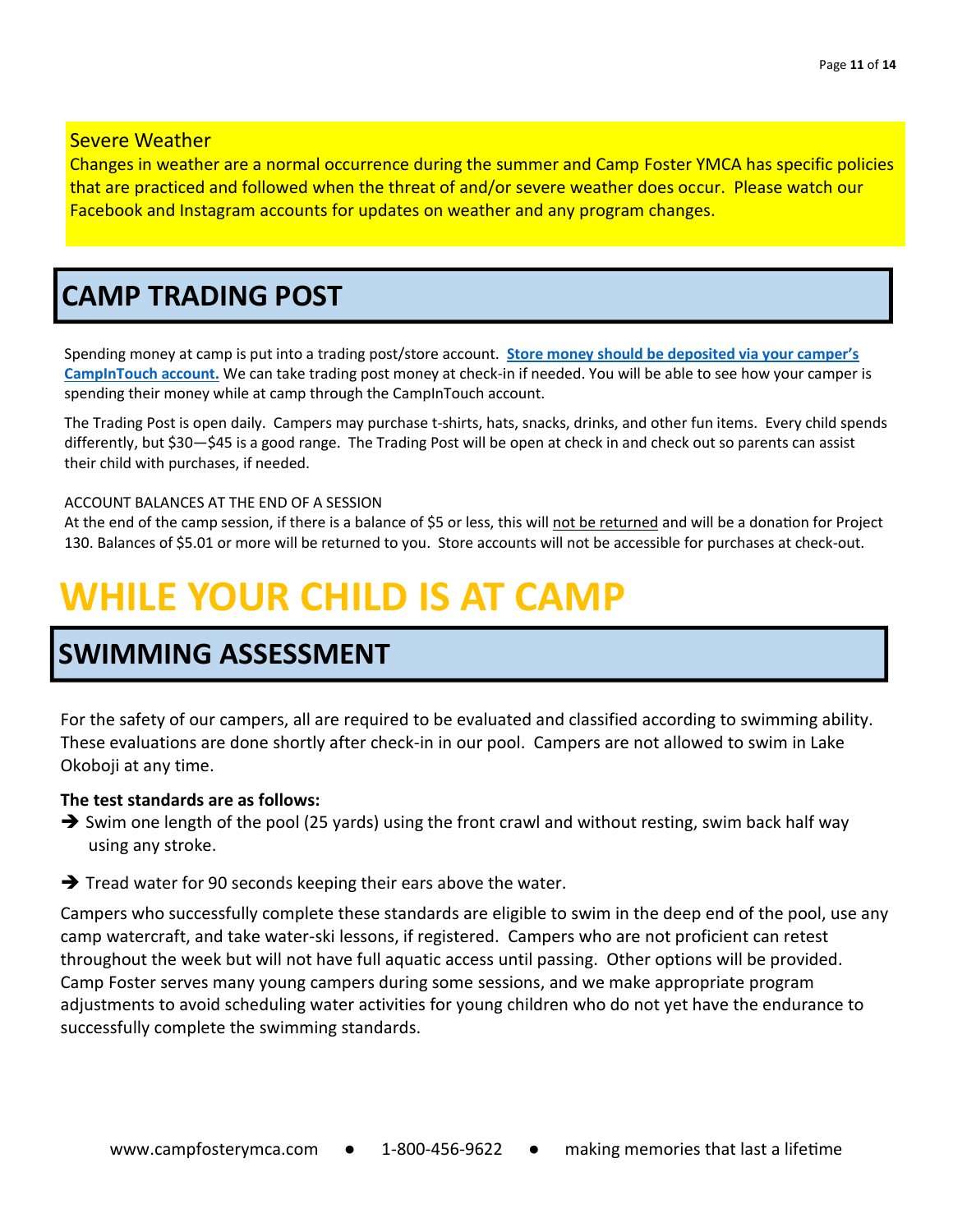# **LOST & FOUND**

Please label all clothing and items with the first and last name of your child in permanent marker. We will make every attempt to identify and return all items at the end of each day and week. If you discover that your camper has left an article behind, please inform us and we will do our best to locate any missing items. If items are found, they will be returned C.O.D. All items left behind are stored at camp for one week and then donated to a local charity.

*Camp Foster YMCA is not responsible for any lost or damaged personal items.* Campers are encouraged not to bring valuable items or clothing to camp.

#### Search & Seizure

For the safety of all campers, if there is cause to suspect a camper has illegal, stolen or prohibited items at camp, we reserve the right to search and seize any items of cause. If this happens, we will make every effort possible to contact parents/guardians.

# **DAILY SCHEDULE**

The daily schedule allows for flexibility and theme development. This is what makes Foster really magical! Overall, the schedule gives the necessary balance of structure and freedom to the staff and campers. *\*\*This schedule is subject to change.*

- 7:15 Rise and Shine
- 7:15 Early Morning Clubs (optional) or personal grooming time
- 7:45 Flag Raising/Chapel Chat: a fun, non-denominational devotion time that focuses on character development.
- 8:15 Breakfast
- 9:00 Clean Cabin Time
- 9:45 Morning Instructionals
	- $\circ$  7-12-year-old campers will travel as a cabin group to three preplanned program areas.
	- $\circ$  Teen campers get to choose the morning classes that fit their personal interests.
	- $\circ$  Boots & Saddles/Watersports campers will participate in their assigned program during this time as well.
- 12:30 Lunch
- 1:30 Foster On Break (FOB) = Quiet Cabin Time
- 2:30 Free Time. Watersports may occur at this time.
- 4:30 Cabin Time Activities
- 5:30 Supper
- 6:30 Cabin Time Activities
- 7:30 Evening Program
- 9:00 Campfire Program

Lights out 30 minutes after campfire followed by cabin devotions

*\*Teens have special programs at least two nights a week after campfire.*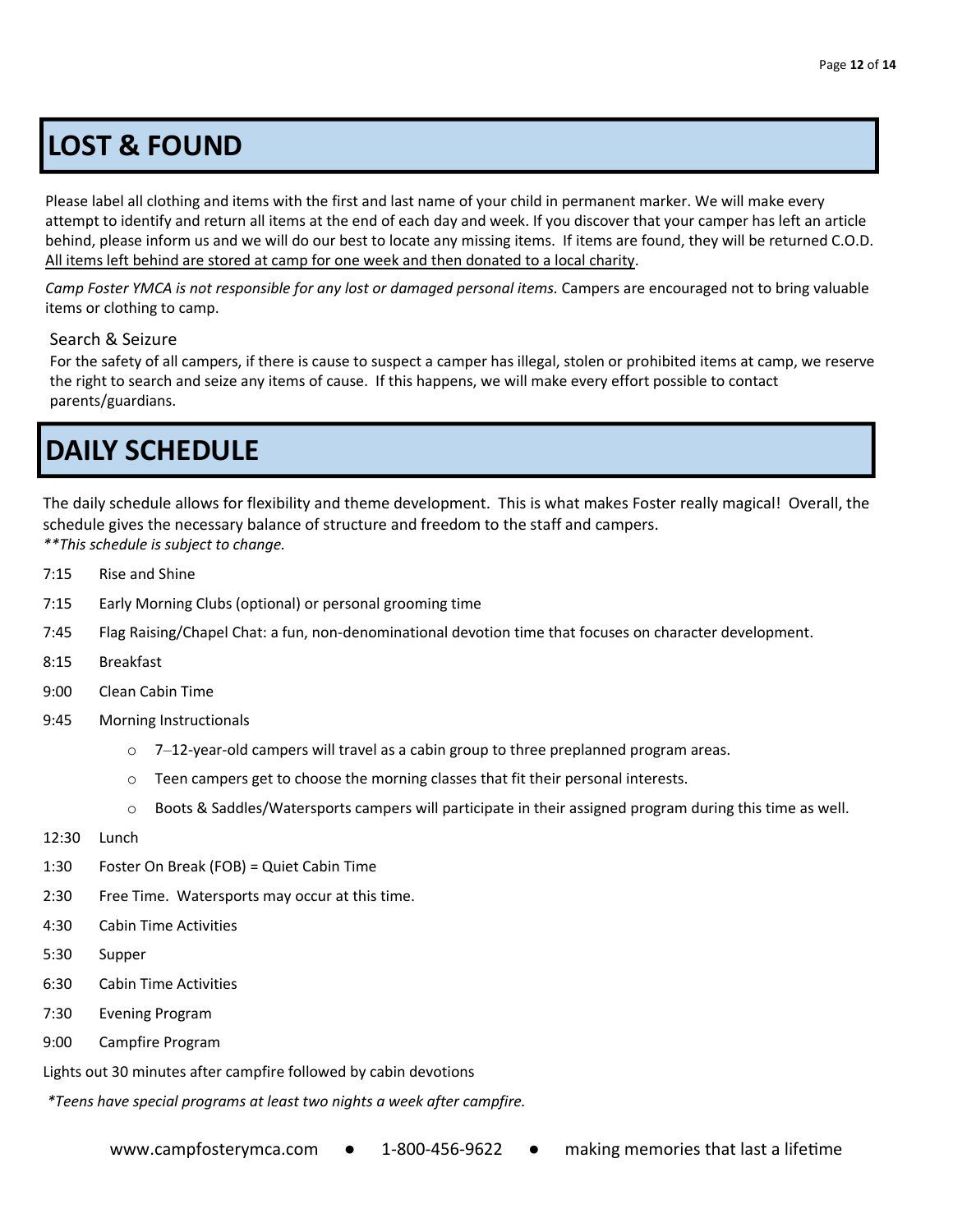# **CAMPER EMOTIONAL NEEDS**

### Building Positive Relationships

A key philosophy of Camp Foster YMCA is the importance placed upon cabin group interaction. The relationships between campers and their counselors is one way we teach values and leadership skills. These friendships bring a sense of accomplishment to the campers increasing their sense of self-worth.

### Camper Behavior Policy

Camp Foster's goal is for all children to experience the values of caring, honesty, respect, responsibility, and fairness within our program. Camp Foster YMCA is committed to the physical and emotional safety of every camper. Through our staff leadership and program design, we will make every effort to prevent and manage incidents of inappropriate behavior in fair, reasonable, and consistent ways.

We expect our campers to exhibit behavior at camp that is consistent with our values. Inappropriate behavior will be discussed with the child when it occurs. Negative behavior affects more than just the camper involved in the misconduct; it affects all of those around them. Parents will be notified, at the camper director's discretion, when your child is involved in disruptive behavior, whether initiating or receiving, before or after camp, and your input will be vital in our decisions.

In the event that a camper brings drugs, alcohol, weapons, or explosive devices (including fireworks) to camp, parents will be contacted, and the camper is subject to being sent home immediately. Camp Foster YMCA also reserves the right to store camper's personal items that may be inappropriate for their stay. Items will be returned at the end of the week. If a camper is destructive to camp property (breaking windows, graffiti, etc.) the parent will be contacted for appropriate payment and/or dismissal from camp. Camp Foster YMCA reserves the right to dismiss any camper due to violence, bullying, or other destructive behavior. Registration fees will not be returned.

### Camper Information Form

Please remember to fill out the Camper Information Form (and other forms) in your Camp in Touch account. By filling out these forms, you help us prepare for your camper and give them the BEST possible experience during their time here at Camp Foster.

# **BUS TRANSPORTATION**

#### Charter Bus Service

This special transportation option is offered on a limited basis, on a first come, first served registration. A MINIMUM of fifteen (15) campers per session is necessary to run the bus. We reserve the right to cancel the bussing completely due to low enrollment numbers. If this happens, you will be issued a credit of bus fees paid.

Any bus cancellations made by the camper family after May 15 will result in a complete loss of bus fees paid and unpaid charges will still apply and be due on the account. Any cancellations need to be made in writing by emailing [info@campfosterymca.com.](mailto:info@campfosterymca.com)

All bus drivers have passed a DOT physical, passed a drug screen, passed a criminal background check, have a Class B CDL with passenger endorsement, and meet all DOT requirements. Additional staff is assigned to each bus to supervise in transit.

#### Sunday Pick Up

Omaha-Downtown YMCA @10am (Available session 5, 6, 7) Sioux City -McDonalds parking lot on I-29/Singing Hills Blvd @ 12:15pm (Available session 5, 6, 7) Kansas City – Visitation School @ 8:00 a.m. \*SESSION 8 ONLY\*

#### Saturday Drop Off

Omaha-Downtown YMCA @1:45pm (Available session 4, 5, 6) Sioux City -McDonalds parking lot on I-29/Singing Hills Blvd @ 11:45am (Available session 4, 5, 6) Kansas City – Visitation School @ 4:30 p.m. \*SESSION 8 ONLY\*